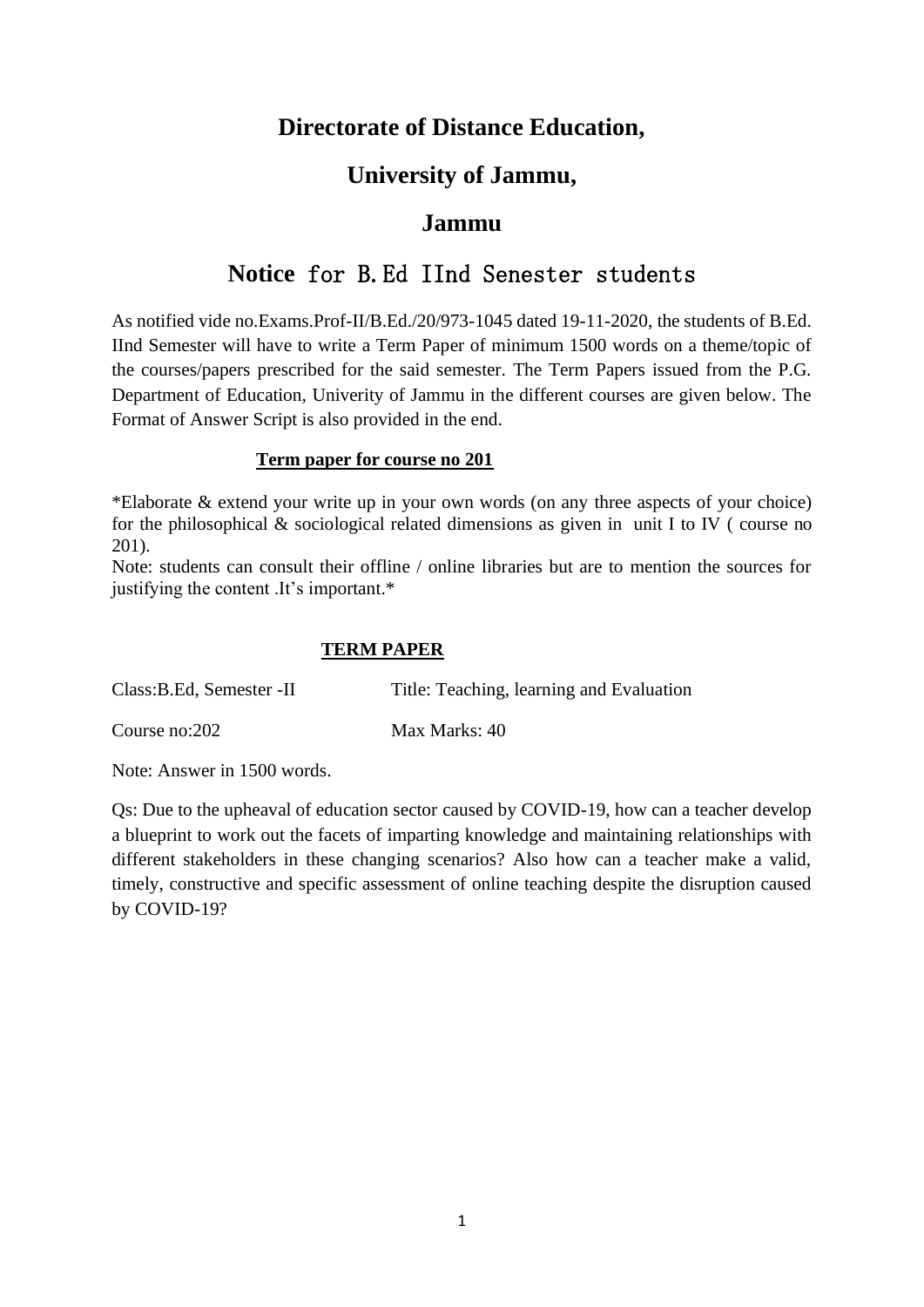### **TERM PAPER**

Class: B.Ed, Semester -II Title: Educational Technology & ICT

Course no:203 Max Marks: 40

Note: Answer in 1500 words.

Qs: How educational technology and ICT can enhance the personal and professional competences of teachers?

#### **TERM PAPER**

| Class: B.Ed, Semester - II | <b>Title: Action Research</b> |
|----------------------------|-------------------------------|
| Course no: 206             | Max Marks: 20                 |

Note: Answer in 1500 words.

On the basis of your understanding of Action Research in Education,state different areas of Action Research in school context.Select any one of the areas and identify the problem.What process will you follow to find a solution to the problem ?

Write a detailed note of the above mentioning every input in the process.

## **Term Paper for the Teaching of English (204)**

Taking the reference of the prescribed text book at the secondary level in your neighbourhood school, as a teacher trainee highlight and explain the qualities of the English text book (specifying the class, the title, the page no  $\&$  line no ) in context of the morphological structures, the syntactic structures as well as different types of sentences being used in the different topics \_.

Also mention how as a teacher trainee you can improve it to make it more language skilled.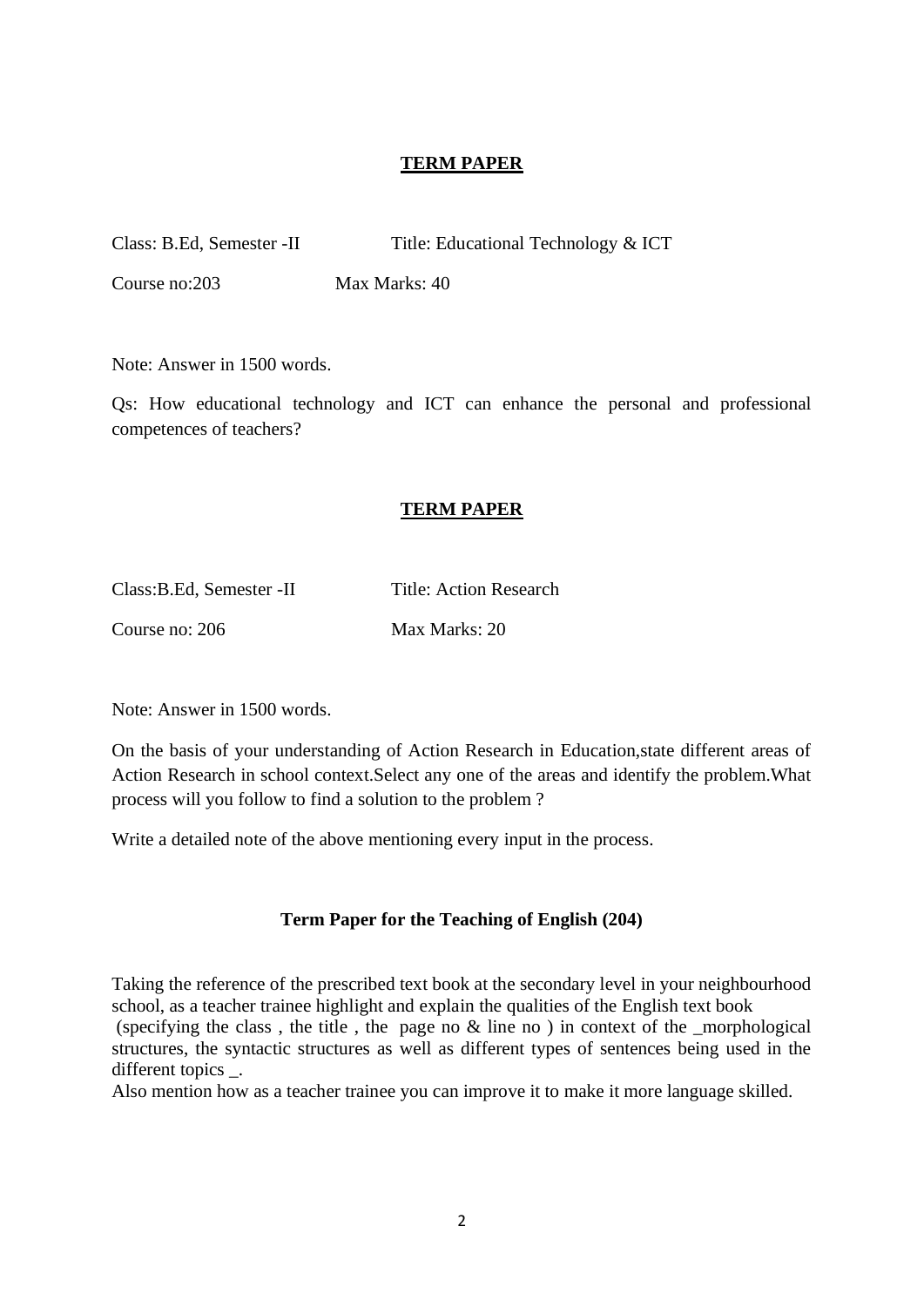## **Term paper for Teaching of Hindi (204)**

Teon paper of Teaching of Hindi (204) the of any total country and the country of the control of the control of the control of the control of the control of the control of the control of the control of the control of the control of the control of the control o (2)  $\frac{1}{100}$  and the start and the start of the start of the start of the start of the start of the start of the start of the start of the start of the start of the start of the start of the start of the start of the s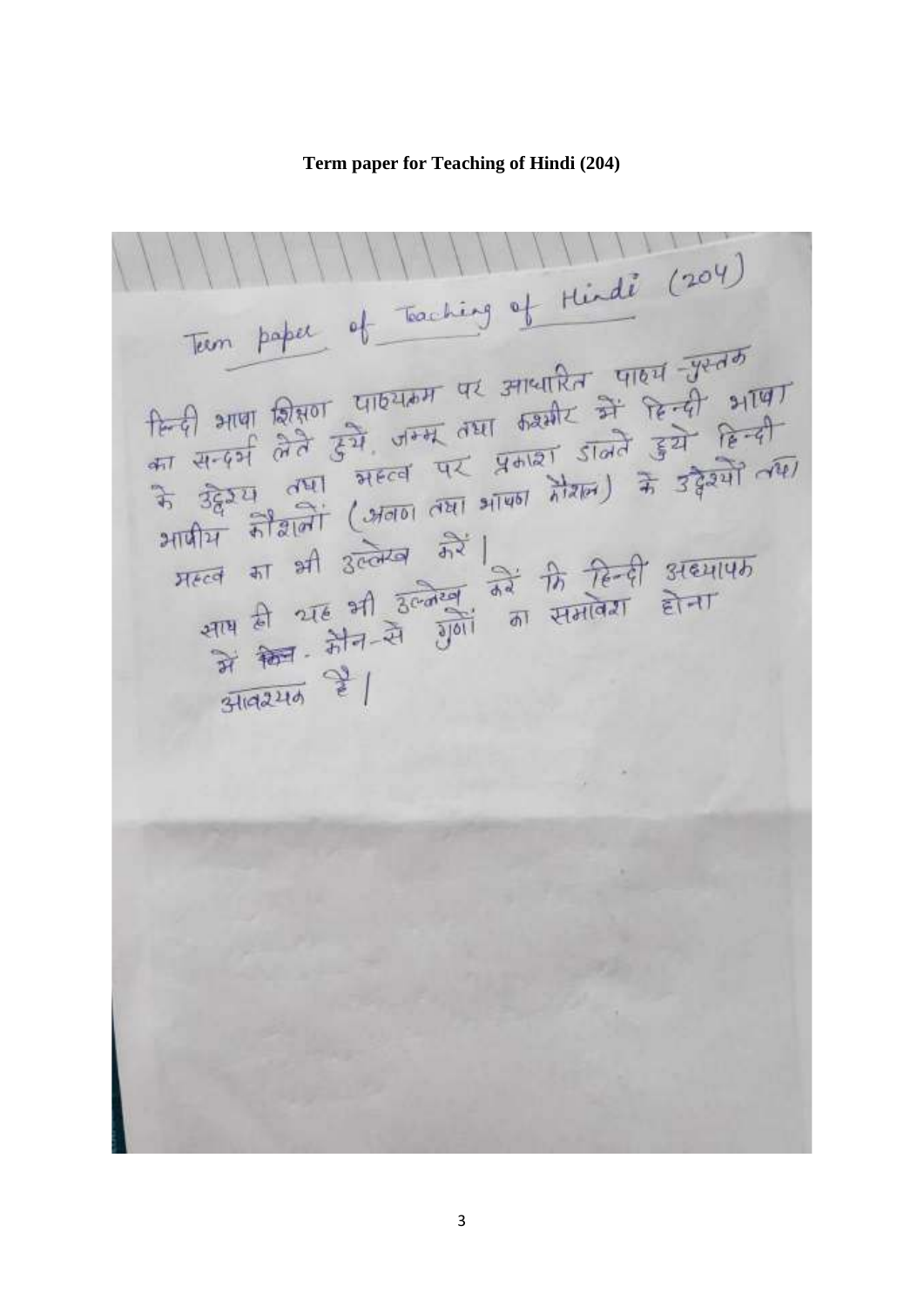**Term paper for Teaching of URDU (204)**

سوال - الله المرسم بعد المركز الدو شامع من من المرسم المرسم المرسم المرسم المرسم المرسم المرسم المرسم المرسم ال<br>المرسم المرسم المرسم المرسم المرسم المرسم المرسم المرسم المرسم المرسم المرسم المرسم المرسم المرسم المرسم المر

## **Term Paper**

**Class: B.Ed. Second Semester Course: Teaching of Social Science Course Code: 205 Max. Marks: 40** 

#### **Note: Answer in 1500 words**

Q. Keeping the requirements of  $21<sup>st</sup>$  century, as social science teacher, which co-curricular activities you should take into consideration for successful classroom teaching and how can you organize these activities. Explain with proper examples.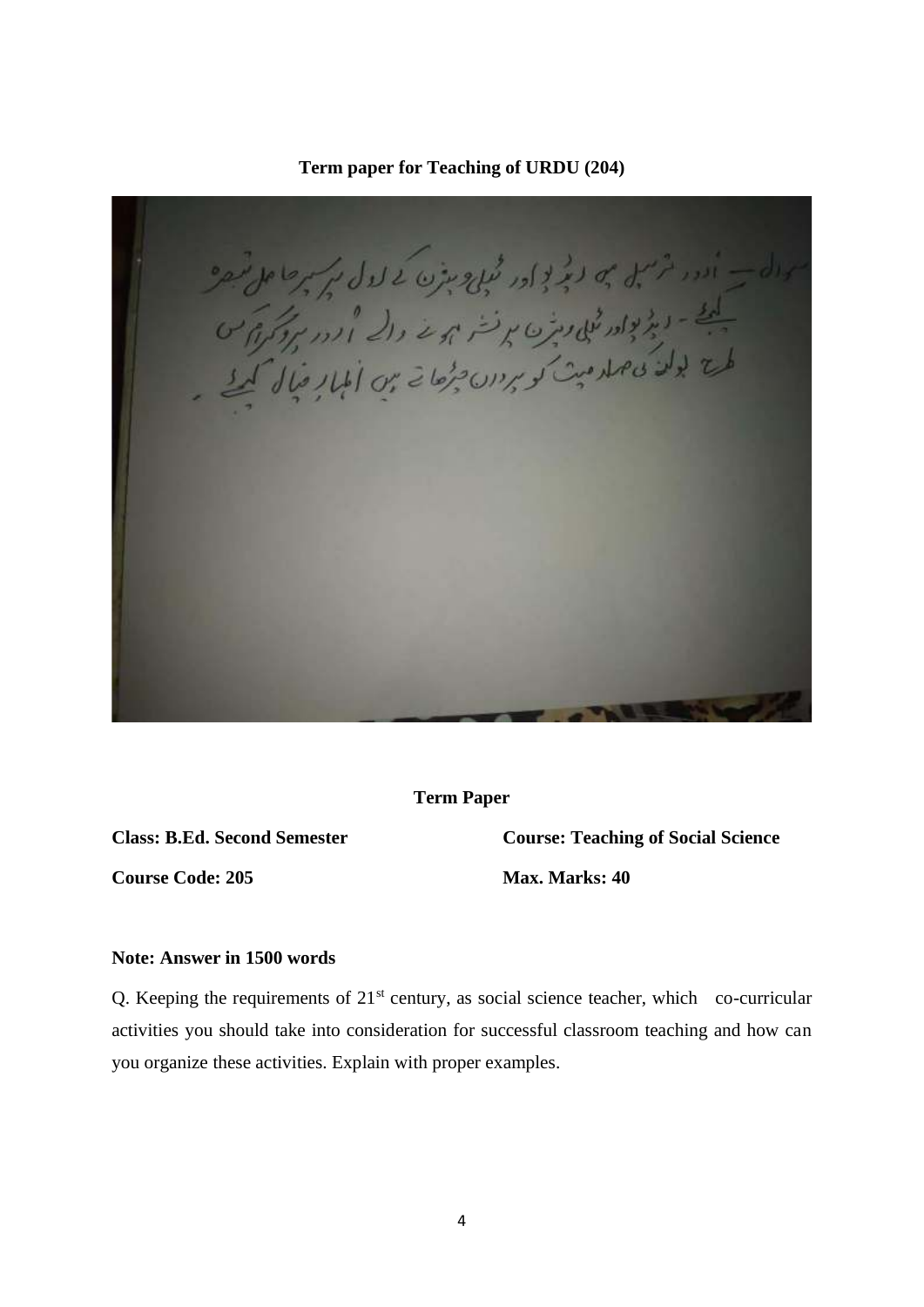### **TERM PAPER**

Class:B.Ed, Semester -II Title: Teaching of Physical Science

Course no: 205 Max Marks: 40

Note: Answer in 1500 words.

Qs. As a pupil teacher what relevance will you give to framing of curriculum of physical science to build reasoning skills and enquiry learning keeping in mind today's age and culture. Also discuss co-curricular activities that can be organized to create awareness about nuclear and biological threats .

## **TERM PAPER**

| Class: B.Ed, Semester - II | Title: Teaching of Mathematics |
|----------------------------|--------------------------------|
| Course no: 205             | Max Marks: 40                  |

Note: Answer in 1500 words.

Qs. Learning of Mathematics involves the teaching of Mathematics in accordance of the development & understanding of Children but mostly our generally our teachers do not apply Van Hiele levels of teaching the geometry for better understanding . So using Van Hielelevels , write in detail of the different steps & procedures of teaching of the concepts of geometry & Trigonometric Ratios, height & distance to the secondary class students .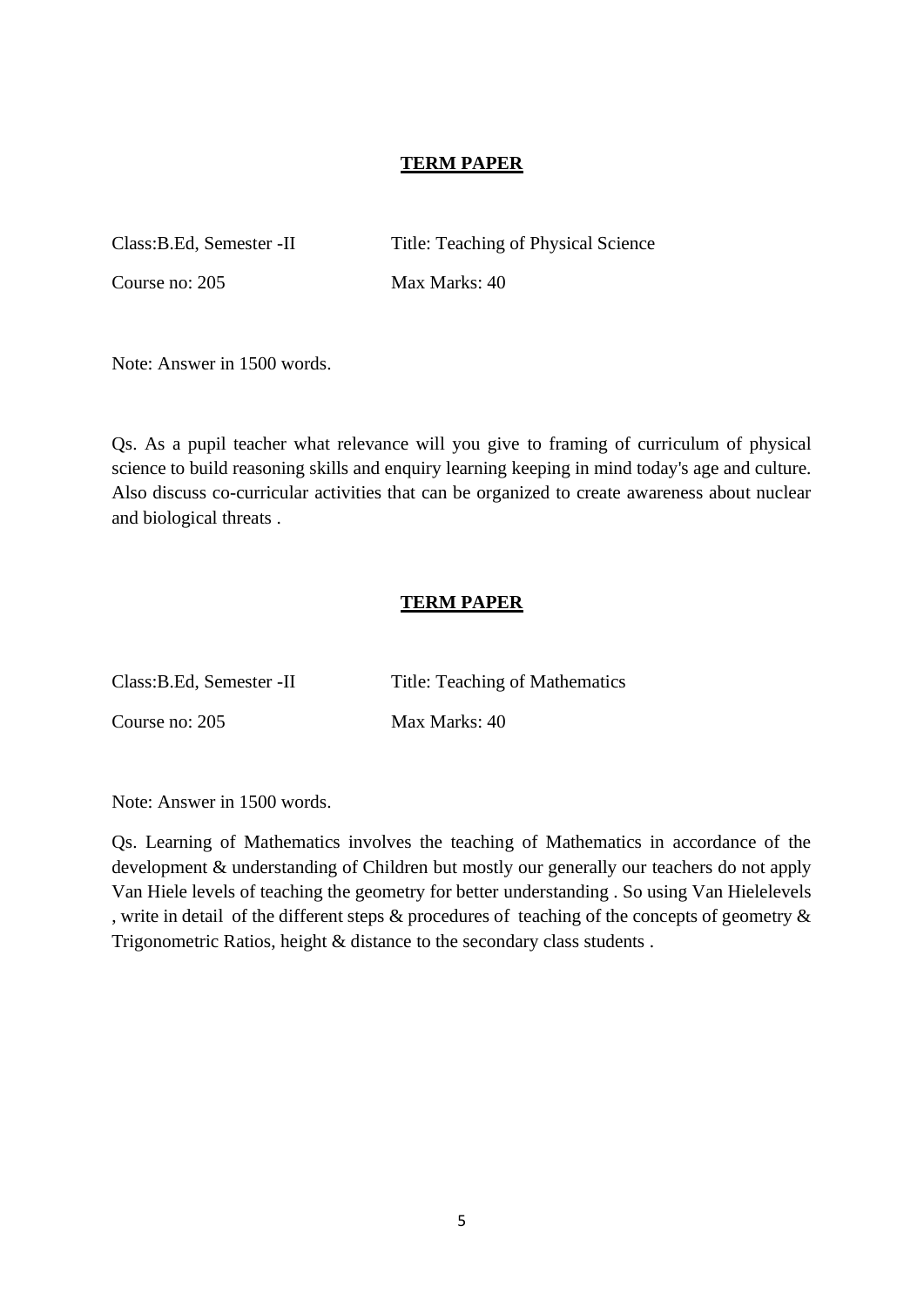#### **TERM PAPER**

Class:B.Ed, Semester -II Title: Teaching of Biological Science

Course no: 205 Max Marks: 40

Note: Answer in 1500 words

Qs. As a pupil teacher what relevance will you give to framing of curriculum of biological science to build critical thinking skills and aesthetic values among students keeping in mind the rate at which environmental degradation is happening. Also discuss co-curricular activities that can be organized to create awareness about environmental threats and sustainable development.

#### **TERM PAPER**

| Class: B.Ed, Semester -II | Title: Teaching of Commerce |
|---------------------------|-----------------------------|
| Course no: 205            | Max Marks: 40               |

Note: Answer in 1500 words.

Qs. The teaching of commerce is totally based on the pedagogical principles of education but the teaching of commerce demands the specially designed textbooks, co curricular activities as well as practical teaching ( on hands experience).

Write in your own words & experience, how will you like the textbooks, the Co curricular activities & the teacher to be differently designed than other subjects like of teaching of humanities/ science/ social sciences.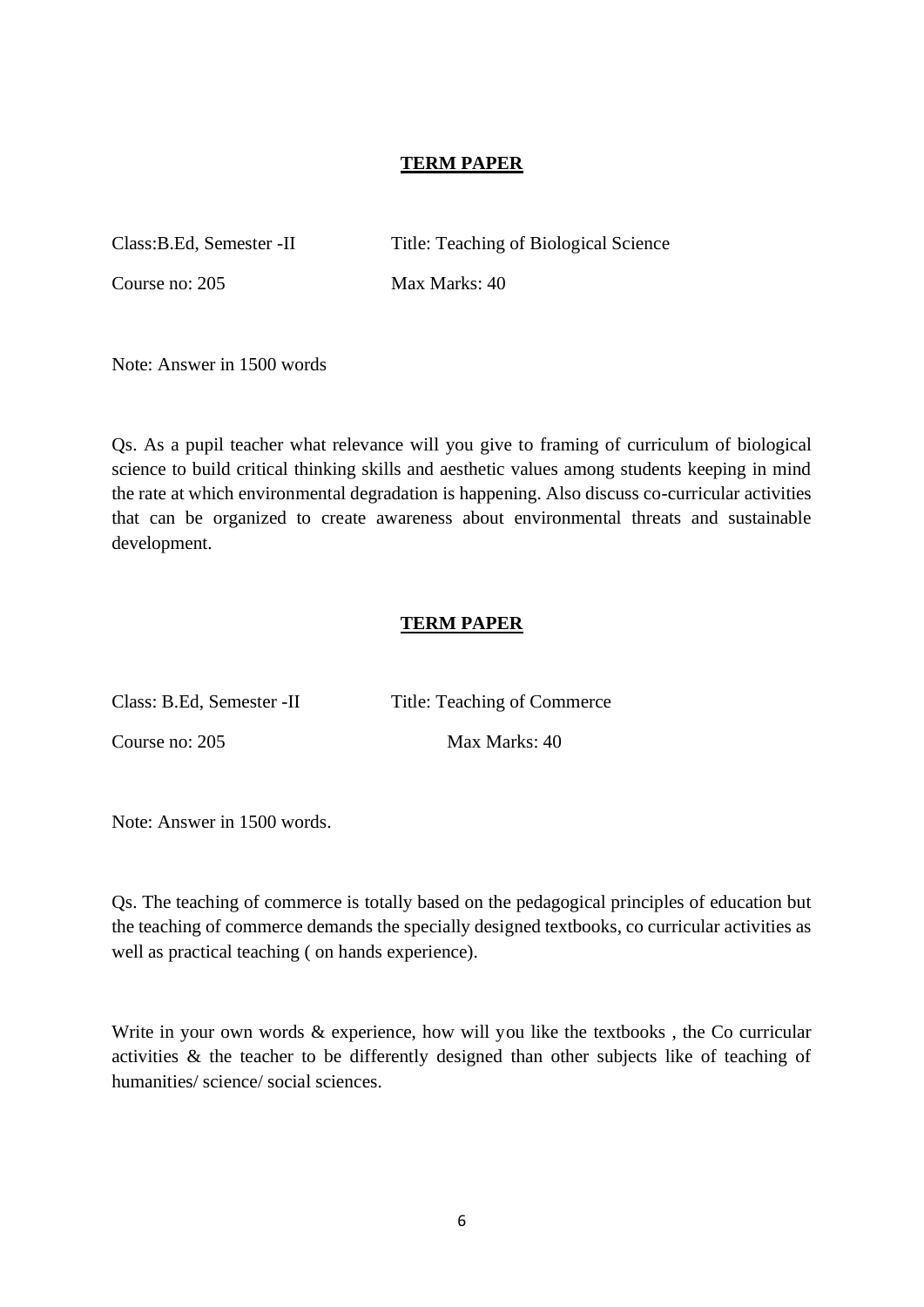## **The instructions for writing the term paper are given below.**

## **Instructions**

As has been instructed that every student will write the term paper in 1500 words(approx) Every student is to furnish a list of the books,web resources consulted to frame the write up of the term paper.

The term paper is to be submitted on the white sheets duly self signed on every sheet. The front sheet should be clear with the bio data in the following format

\*Name of the candidate Parentage \*University Roll no \*Course no \*Name of the paper \*Sheets used Name of the college \*Date of submission

It is important for every student to provide a list of readings at the end of the term paper. The duplicacy of the content is not welcomed.

- ❖ The term paper has to be hand written.
- ❖ Typed term paper will not be accepted.
- ❖ The term paper of each course has to be scanned and converted into compressed pdf format for each course.
- ❖ Write University Examination Roll No. of 2nd Semester and Course Code on each pdf file.
- ❖ The pdf file of term paper of each course will have to be submitted on the link provided for each course.
- ❖ The last date of submission of term papers online is 21-12-2020.

## **The link for submitting term paper in each course is as :**

- I. For Course No. 201 Philosophical and Sociological bases of Education. [Click Here](https://docs.google.com/forms/d/1AJb8bqkgKxR7BaOm87CcBE74skOzRY1Xtuq_DRsIiMA/edit)
- II. For Course No. 202 Teaching Learning and Evaluation. [Click Here](https://docs.google.com/forms/d/1V6F9LyYlP6qrSDSDcY1Vs1raWkqR1XuKMo-8XYqx1iw/edit)
- III. For Course No. 203 Educational Technology and ICT. [Click Here](https://docs.google.com/forms/d/10SqC1vcghO6pfQVA34AC-9tBVvt6_TB5dEpuSlAANoM/edit)
- IV. For Course No. 204 Teaching of Hindi. [Click Here](https://docs.google.com/forms/d/1KmJO0H8PHSXuubDGGKceSHl9rsaCz5trmwpRCTuOGDQ/edit)
- V. For Course No. 204 Teaching of English. [Click Here](https://docs.google.com/forms/d/1LqA47HgctlYTWIum5Ud8ipULLyl9hWXRQ-K-J_QoUVo/edit)
- VI. For Course No. 204 Teaching of URDU. [Click Here](https://docs.google.com/forms/d/1If3vNASrcCu24-NTMa6OCCm8X_lyb_27G8KrMVca8hM/edit)
- VII. For Course No. 205 Teaching of Social Science. [Click Here](https://docs.google.com/forms/d/1LgAmVALzspjsNIvGFqdI18Z1ATx4J6gzCcLB0O5asUA/edit)
- VIII. For Course No. 205 Teaching of Physical Science. [Click Here](https://docs.google.com/forms/d/1fcUbsJ22XIJt8YmId72D7qTgO5x7bh9-VdEIoO4prAc/edit)
	- IX. For Course No. 205 Teaching of Mathematic. [Click Here](https://docs.google.com/forms/d/1yE-GThVoqOvjJzBhGwvq0qv0ZuPwPJbvEkd9kgW9mM8/edit)
	- X. For Course No. 205 Teaching of Biological Science. [Click Here](https://docs.google.com/forms/d/1yE-GThVoqOvjJzBhGwvq0qv0ZuPwPJbvEkd9kgW9mM8/edit)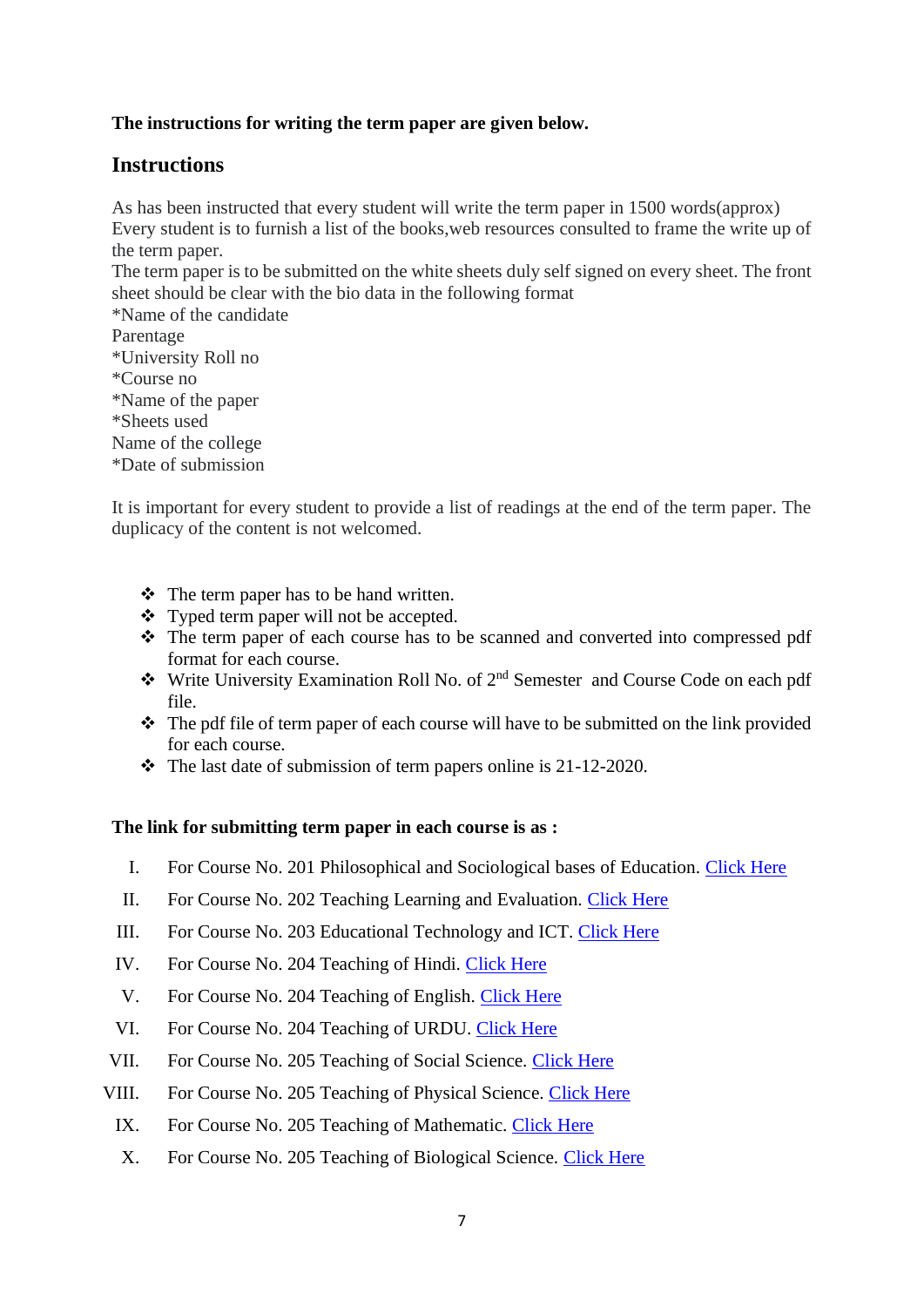- XI. For Course No. 205 Teaching of Commerce. [Click Here](https://docs.google.com/forms/d/1lCU9S1FyFjljmlzS9swARMWQZfBgx8vR2dYNrsyf5nM/edit)
- XII. For Course No. 206 Action Research. [Click Here](https://docs.google.com/forms/d/1t_R5trpN2aUjiJOBTZ_-cmkFU2SBH2jOcEvNda1zAiA/edit) **For any query contact mobile No. 9419106715.**

 **-Sd/- -Sd/-** 

**Director Coordinator, B.Ed**

No: DDE/Adm/20/1390-92

Date: 7/12/2020

Copy to:

Sr. P.A. to the Director DDE

I/C computer lab for uploading the information on the website of the DDE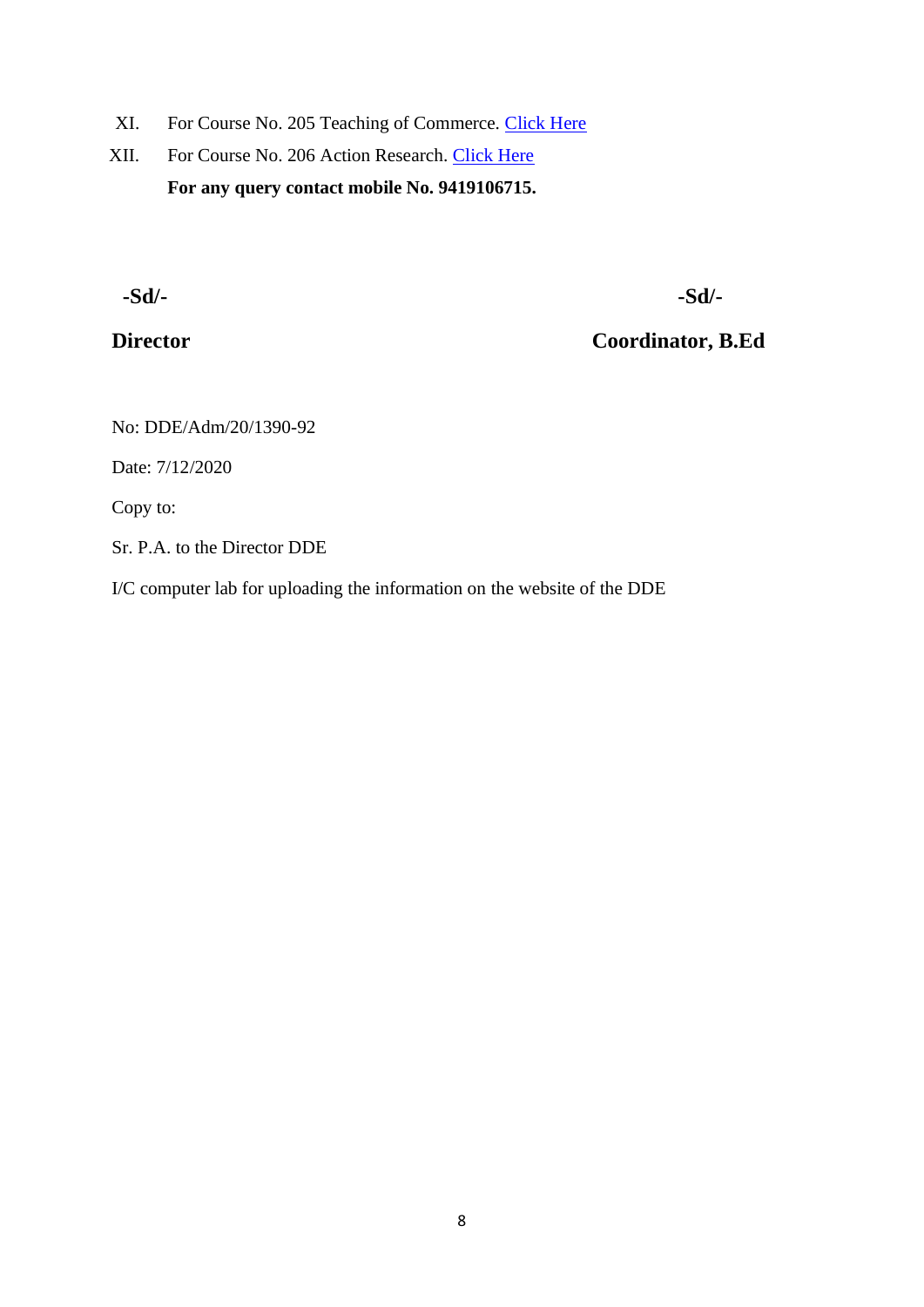| 3 Univ. Roll No(Infigures)_________________________________(Inwords)________________________________ |                       |
|------------------------------------------------------------------------------------------------------|-----------------------|
|                                                                                                      |                       |
| 6 Total No of Pages writtenby Candidate__________7 Sig. of theCandidate_________                     |                       |
|                                                                                                      |                       |
|                                                                                                      |                       |
|                                                                                                      |                       |
| ,我们也不会有什么。""我们的人,我们也不会有什么?""我们的人,我们也不会有什么?""我们的人,我们也不会有什么?""我们的人,我们也不会有什么?""我们的人                     |                       |
|                                                                                                      |                       |
|                                                                                                      |                       |
|                                                                                                      |                       |
|                                                                                                      |                       |
|                                                                                                      |                       |
|                                                                                                      |                       |
|                                                                                                      |                       |
|                                                                                                      |                       |
|                                                                                                      |                       |
|                                                                                                      |                       |
|                                                                                                      |                       |
|                                                                                                      |                       |
|                                                                                                      |                       |
|                                                                                                      |                       |
|                                                                                                      |                       |
|                                                                                                      |                       |
|                                                                                                      |                       |
|                                                                                                      |                       |
| Page1                                                                                                | Sign of the Candidate |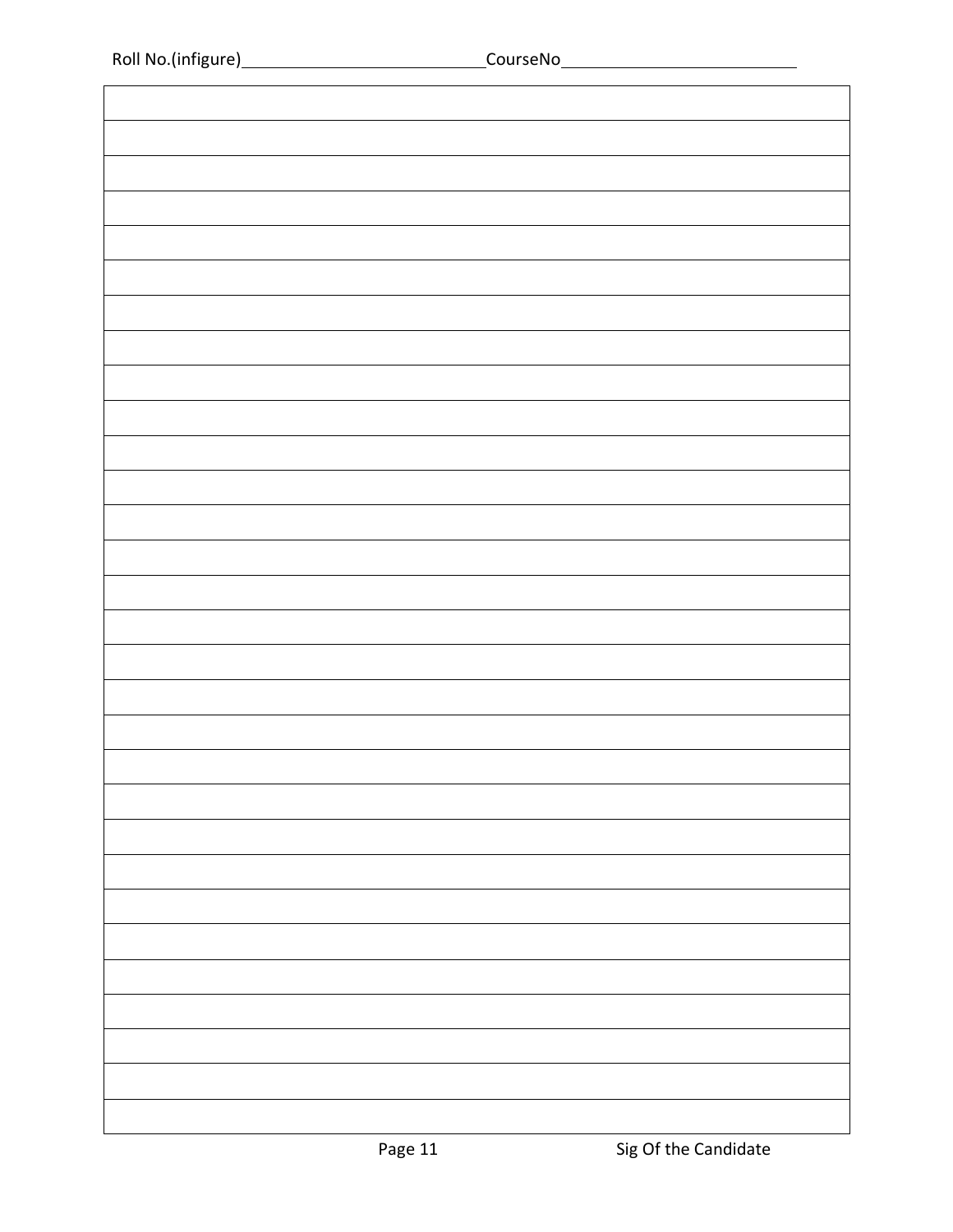| Page 12 | Sig Of the Candidate |
|---------|----------------------|
|         |                      |
|         |                      |
|         |                      |
|         |                      |
|         |                      |
|         |                      |
|         |                      |
|         |                      |
|         |                      |
|         |                      |
|         |                      |
|         |                      |
|         |                      |
|         |                      |
|         |                      |
|         |                      |
|         |                      |
|         |                      |
|         |                      |
|         |                      |
|         |                      |
|         |                      |
|         |                      |
|         |                      |
|         |                      |
|         |                      |
|         |                      |
|         |                      |
|         |                      |
|         |                      |
|         |                      |
|         |                      |
|         |                      |